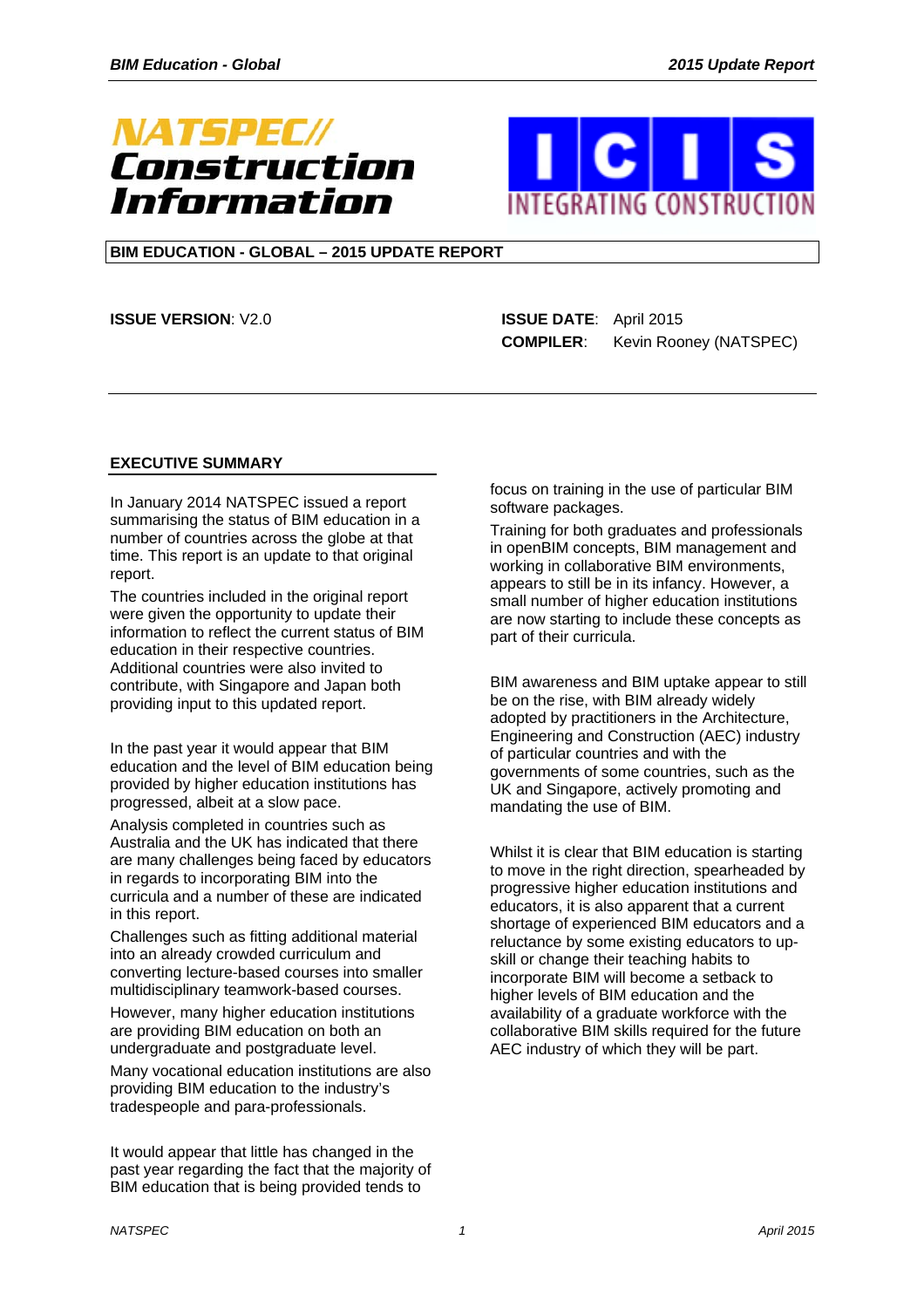## **INTRODUCTION**

#### **Question**

In October 2013 Richard Choy (NATSPEC) sent an email to a global group of parties with an interest in BIM, asking for a brief paragraph outlining the current status of BIM education in each of their respective countries.

This question was interpreted in two ways, with the respondents either describing the current level of BIM awareness/use in their country or the current level of training/higher education available. Some respondents also provided a much more detailed response than a brief paragraph.

## **Report**

A report summarising the responses received was compiled by NATSPEC and issued in January 2014. The report only included countries from which a response was received and was based purely on the responses provided.

It did not attempt to fully document the status of BIM education/awareness in each country.

## **Update**

In March 2015 NATSPEC again contacted the respondents who had contributed to that original report, offering them the opportunity to update the information to reflect the current status of BIM education in their respective countries.

Additional countries were also requested to contribute at that time, with Singapore and Japan both providing input to this updated report.

This report again summarises the responses received. As before, this report is based purely on the responses provided, it does not attempt to fully document the status of BIM education/awareness in each country.

Where no response was received from a previous contributor, it was assumed that the status of BIM education in their country has remained unchanged.

This assumption was explained to the contributors when asked if they would like to update their information.

## **BIM EDUCATION - BY COUNTRY**

## **AUSTRALIA**

#### **Education/Training**

There are 30 universities that are accredited to provide undergraduate programs in at least one of the Architecture, Engineering and Construction (AEC) disciplines. Of these, 10 provide programmes in all three discipline streams.

These 10 institutions have shown the greatest uptake of BIM in their undergraduate curricula. However, this has mostly been at a very basic level of information, simply covering the concepts of BIM or the basics of using a particular BIM software package.

Construction management programs appear to be showing the fastest creation/uptake of BIM education courses.

Many TAFE (technical) colleges are providing courses where BIM is incorporated into the syllabus. However, this is usually related to the use of specific BIM software packages.

The topic of BIM management or the procedures for working in a collaborative environment are not generally covered in these courses.

In Western Australia the Central Institute of Technology is developing a 3 year BIM course, anticipated to launch in 2015 and the University of Western Australia is developing a BIM Masters course.

NATSPEC has been providing an *Introduction to BIM* presentation to undergraduate students at Universities across Australia for the past 4 years.

NATSPEC also provides industry seminars on the use of the NATSPEC BIM Project Inception Guide, NATSPEC National BIM Guide, NATSPEC BIM Management Plan and their associated documents.

## **Initiatives/Organisations**

Three universities (University of South Australia - UniSA, University of Newcastle - UoN and University of Technology, Sydney - UTS) were involved in a project supported by the Australian Government Office for Learning and Teaching (OLT) called CodeBIM (Collaborative Building Design Education using BIM).

The OLT funded project has concluded, but the project work is continuing, and is expected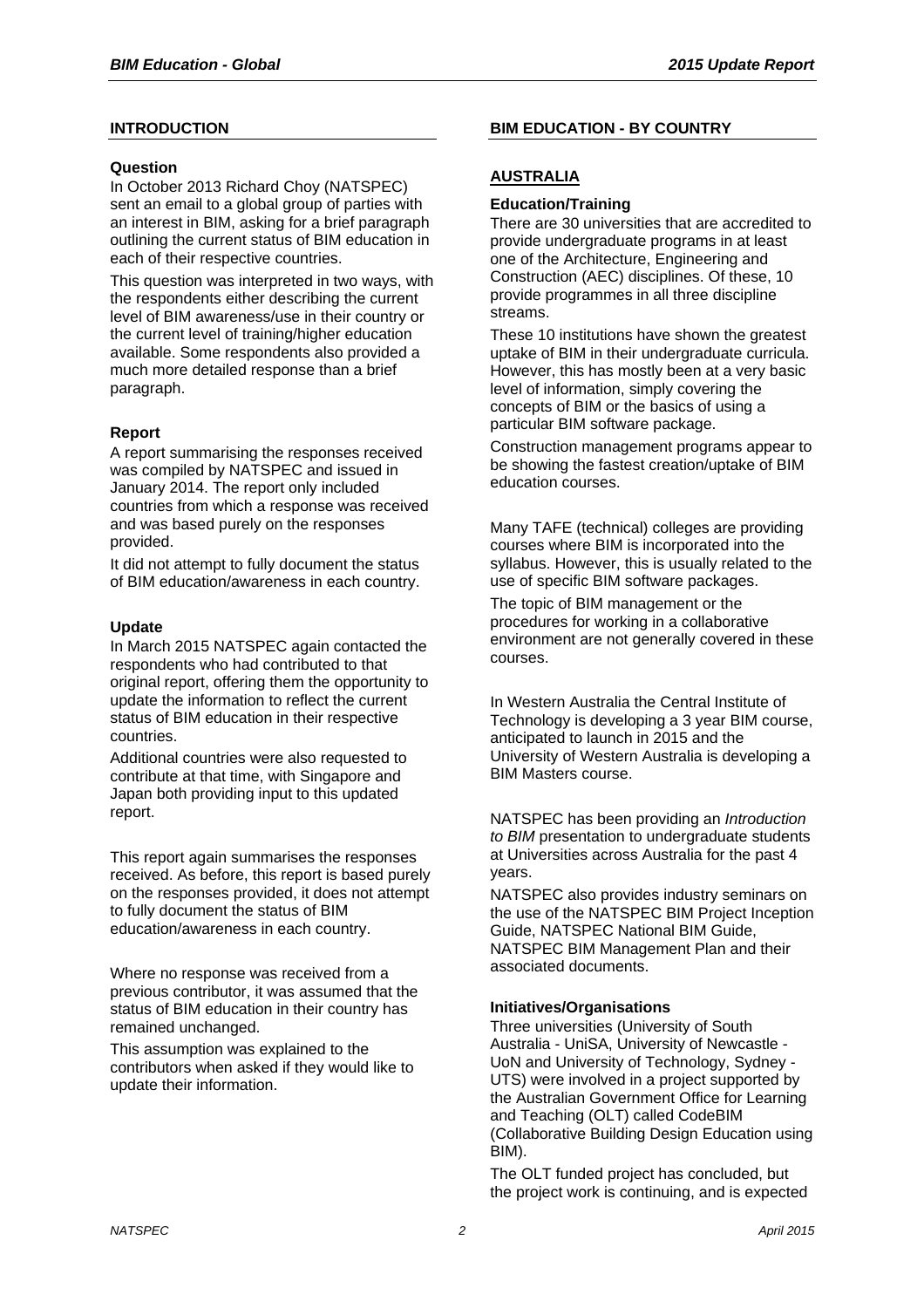to result in a PhD thesis to be published in 2015.

The project aims to examine whether collaborative design education can be improved using BIM technologies; how best to adapt these technologies to existing AEC courses; and to develop new curricula for collaborative building design courses in a variety of delivery modes (traditional face to face, distance and block/intensive mode, for example).

A framework to help academics implement BIM (the IMAC framework), has been developed and is being published on the codebim.com website. It aims to help identify existing courses that can be modified to incorporate BIM and collaborative working practices, rather than having to create entirely new courses.

Some of the identified problems faced by educators in implementing BIM include:

- How to fit new topics into an already crowded curriculum.
- Reluctance to change teaching habits established over many years.
- With those who may have developed their own niche or expertise, there may be resistance to take on a new subject, about which they are not expert, or to retrain in an area they are not familiar with.
- Technologies supporting BIM evolve at a rapid pace, they may feel overwhelmed trying to keep abreast of them.
- Class sizes of 80 students (and often over 130 students) are common place. The resources required to convert large lecturebased courses into smaller multidisciplinary teamwork-based courses may seem an insurmountable challenge.

Outcomes from the CodeBIM project have resulted in the development of new undergraduate courses. For example, an "IPD studio" class has been developed at UTS which involves multi-disciplinary students working over a semester on a project using BIM tools and processes, learning how to work in a collaborative team and the information needs of their partner disciplines. At UniSA, similar collaborative BIM courses have been developed.

The Australian Institute of Architects (AIA) and Consult Australia established a BIM education working group of industry and academia members in 2011.

This group produced a series of documents, published in August 2012, which represented the position of the group and were to act as a foundation for further work.

The Western Australia AIA BIM Group is collaborating with Curtin University, University of Western Australia, Central TAFE and the Construction Industry Training Board (CITB) to advance BIM education.

Curtin University has also collaborated with Huazhong University of Science and Technology (HUST), Wuhan, China, to establish the Australian Joint Research Centre for BIM.

The centre focuses on developing leading research that integrates BIM with other advanced concepts and technologies and acts as an allied international platform for creating and sharing knowledge among researchers, engineers and innovators to improve the performance and productivity of building projects in the energy, mineral and construction industries across Australia and China.

buildingSMART's National BIM Initiative report to Federal Government (2012) identified 6 key areas needing attention to drive the construction industry forward. One of the key areas identified was multi-disciplinary BIM education.

A working group has been set up, and details can be found at buildingsmart.org.au.

The Australasian Procurement and Construction Council (APCC) published its Framework for the Adoption of Project Team Integration (PTI) and BIM at the end of 2014. Education and training in PTI and BIM is a key theme of this framework.

As a result, the APCC has established a BIM industry training working group to develop a framework and objectives for training providers (currently under development).

## **Awareness/Uptake**

BIM is being widely used on projects in Australia and by Australian consultants working on overseas projects. The use of BIM for FM/Operations/Maintenance is slowly taking off with some high profile projects such as the Sydney Opera House using BIM retrospectively to create a working model for FM.

The NATSPEC National BIM Guide and BIM Management Plan have been well received and are being increasingly adopted across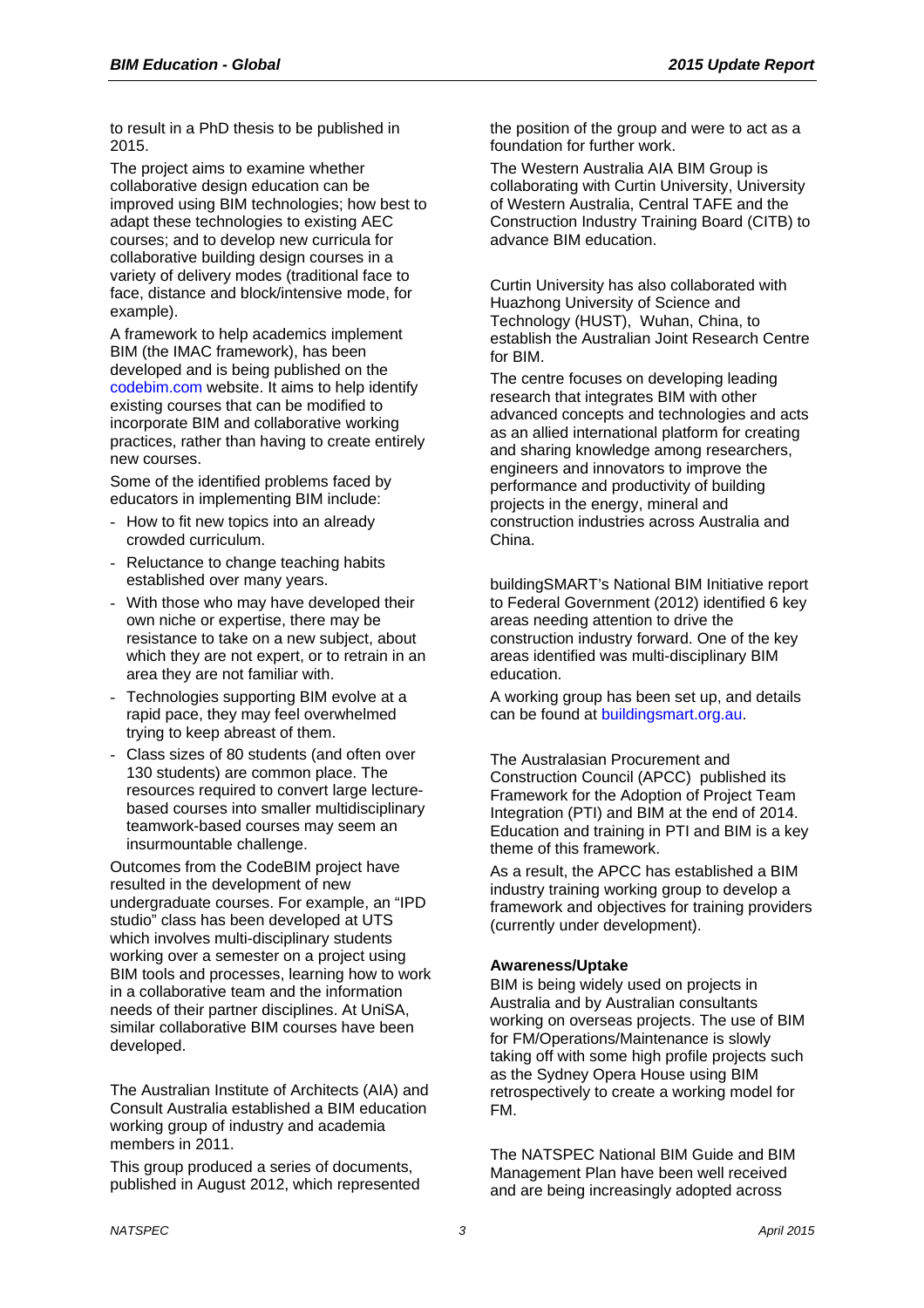industry both as a framework for building projects as well as within education programs.

The NATSPEC BIM website (bim.natspec.org) is a useful resource for general information on BIM, BIM R&D projects and the numerous BIM guidelines that are available.

## **CANADA**

#### **Education/Training**

The Roadmap to Lifecycle Building Information Modeling in the Canadian AECOO Industry

was developed by buildingSMART Canada (bSC) to help industry identify the steps required to realise industry transformation. It includes an 'Educate stream' with the following goals to be achieved:

- A community of practice.
- Reference curriculum.
- Training packages for industry stakeholders.
- Accreditation for institutions.
- Certification for individuals.

A bSC Education Committee was established to coordinate and facilitate these and other activities that achieve BIM education.

An environmental scan is underway, capturing post-secondary institutions and commercial industry offerings and needs. Growth has been shown in both course and program content development and research areas at postsecondary institutions across the country.

The scan is a living capture of information, and can be viewed at the following website: buildingsmartcanada.ca/educationnetwork.

Concurrently, bSC representation at the buildingSMART International Technical Summit and International Council levels reflect the chapter's interest in delivering the content and tools needed for best value to industry in the areas of awareness, education and competency benchmarking/evaluation.

Likewise, the Canada BIM Council (CanBIM) recently identified they will be providing a certification program for individuals. CanBIM, a blend of companies and associations, have had good success delivering seminars across the country, thus raising awareness.

## **Initiatives/Organisations**

Government funding has been secured under the Industrial Research Assistance Program (IRAP), within the National Research Council of Canada, for the Institute for BIM in Canada

#### (IBC) to deliver a Canadian Practice Manual for BIM.

The practice manual is multi-disciplinary, multivolume, intended to be a comprehensive guide that reflects both international best practices as well as the use of BIM in Canada.

The IBC has also delivered, and made available for a fee, Contract Language Documents, BIM PxP Toolkit Package and a Benefits of BIM for Owners document.

The practice manual builds on the Roadmap to deliver value to industry. While the Roadmap outlines a trajectory to achieving a 'comprehensive national BIM mandate', reflective of a desire for a government-led federal mandate, funding through federal programs such as IRAP coupled with provincial and municipal-level interest group collaboration is the current state of affairs.

IBC/bSC have identified a communications strategy to overcome some of the challenges in raising awareness and continue to work through the Education Committee to facilitate content delivery to those providing education at a regional and local level.

#### **Awareness/Uptake**

Awareness and uptake continue to be on the rise. Many local interest groups across the country have been drawing steady numbers including Montreal, Toronto, Calgary, Edmonton and Vancouver.

Key to industry transformation is educational institutions and industry training providers making the transition from offering only software-based content to more comprehensive and process-driven vendorneutral courses and content.

Practice Manual discussions show there is significant ongoing interest in course and certification opportunities across the country.

## **CHINA**

## **Education/Training**

The China BIM Union has given many education presentations to thousands of BIM professionals, presented by Mr Huang Qiang, the vice president of the China Academy of Building Research (CABR), the chairman of the board of directors of China BIM Union.

Mr Huang also attended and presented at the Government BIM Symposium 2013 in Singapore.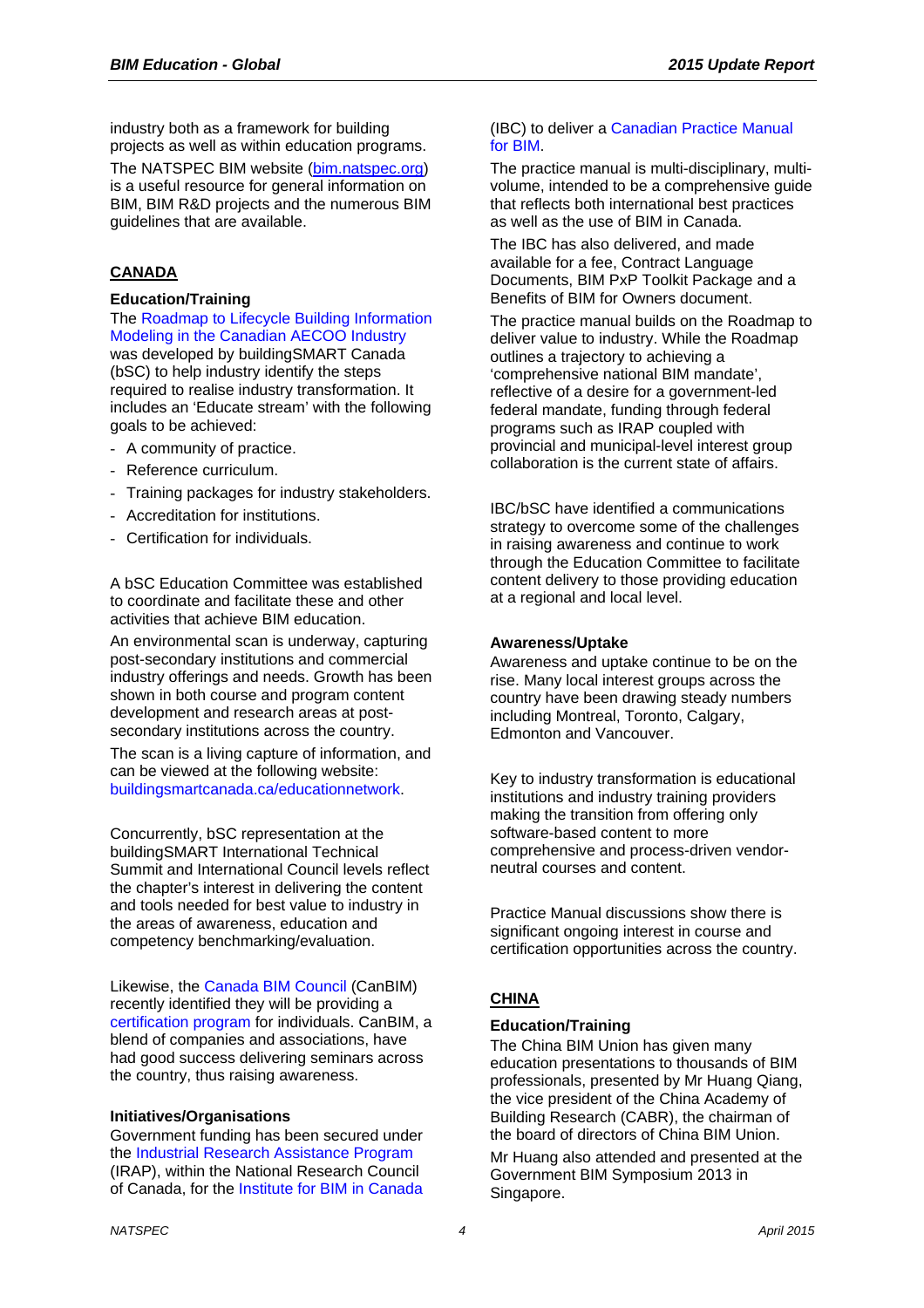## **Initiatives/Organisations**

The China BIM Union and the development of BIM standards keep progressing.

The Chinese National Standard 'Unified Standard for BIM Application' has been completed and submitted to MOHURD for approval.

A series of CECS standards are being developed for P-BIM (Practice-based BIM) software application and data exchange for specific tasks.

The China BIM Union has been approved as the China Industry Technology Innovation Strategic Alliance by the Ministry of Science and Technology of the People's Republic of China in 2013.

## **Awareness/Uptake**

Current BIM objectives for China include:

- Targets/Goals: Data sharing and interoperability in project life cycle.
- Motivation: Improve efficiency in industry.
- Challenges: The distribution of interests of BIM data.
- New initiatives: Promote BIM through P-BIM mode.
- Strategies: Combine BIM application with specific tasks of AEC in the project life cycle.

## **CZECH REPUBLIC**

## **Education/Training**

The Czech BIM Council continually provide education through BIM seminars, workshops and presentations.

They have recently (Feb 2015) set up a working group titled 'BIM and Education' to look at trying to introduce BIM into the education system.

## **Initiatives/Organisations**

The Czech BIM Council held a conference titled 'BIM DAY' in October 2013 and the Czech BIM Guide was released shortly after. The BIM Guide will be followed by a BIM execution planning guide, protocols, etc.

There has been a lack of impulse from government for the promotion of BIM use, this was partly due to elections taking place. The political situation was unstable and therefore a number of important approvals were delayed.

A representative of the Czech Office for Standards, Metrology and Testing attended the buildingSMART week in Munich.

The acceptance process of ISO standards is ongoing.

#### **Awareness/Uptake**

There are a few BIM projects currently running (big projects) but 2D is still used for the majority of projects.

Designers are still a bit sceptical of BIM, primarily due to the cost of software and education/training.

However, awareness of BIM in the Czech Republic is increasing due in part to the activities of the Czech BIM Council.

# **FINLAND**

## **Education/Training**

Universities and polytechnics provide BIM education for their students. All current construction and architecture students study BIM to some extent.

For postgraduates there are a number of options:

- Software companies. All vendors (Autodesk, Archicad, Tekla, Magicad etc.) are providing BIM training for their own software solutions.
- Various courses provided by a variety of players.
- Large companies such as Skanska (construction) and Senaatti (state client office) arrange focussed in-house training as required.
- According to the 2013 BIM survey, asking colleagues is the most popular way of obtaining information about BIM. A 2015 BIM survey is due to take place.

## **Initiatives/Organisations**

There are a number of initiatives taking place in Finland, including the following:

- COBIM, the national common BIM requirements, was published in March 2012 and it is now in widespread use. A Spanish translation of the requirements has also been completed.
- Guidelines similar to COBIM, but for Infrastructure, are to be finalised by May 2015.
- The Finnish XML based data format for neutral BIM data exchange for infrastructure is now a buildingSMART project - MVD for LandXML v1.2.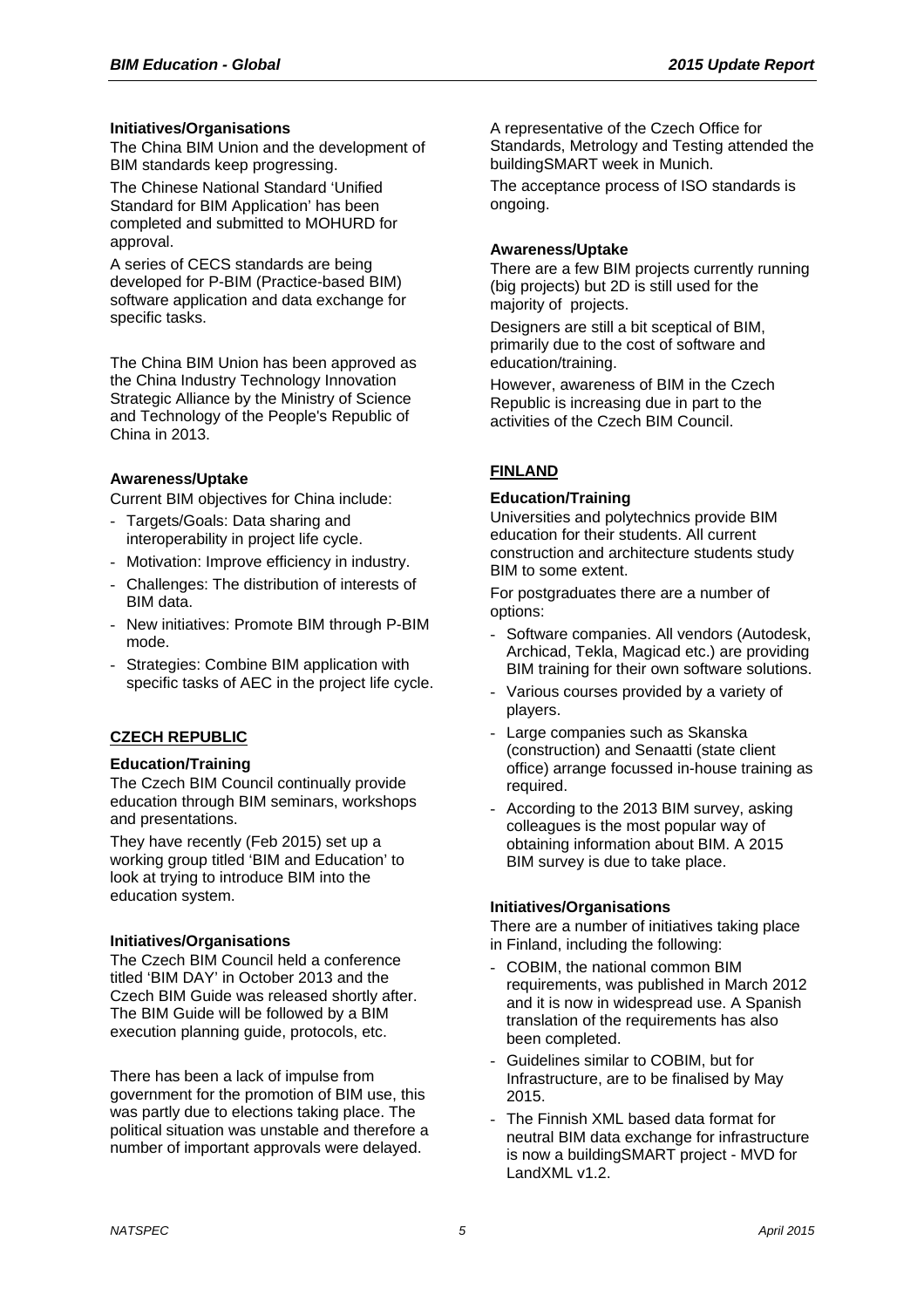- buildingSMART Finland has over 110 members and user groups for public clients, building permit authorities, HEPAC design, town planning, and infrastructure are all up and running.

## **Awareness/Uptake**

The 2013 BIM survey provided a good picture of the status of BIM in Finland. The survey results showed that 87% of respondents were aware of BIM and 65% were currently using BIM. A 2015 survey is due to take place.

The results of the 2013 survey can be found at the following link:

www.rakennustieto.fi/material/attachments/tutk imus-

ja kehittamistoimita/6JKcTDSMO/BIM\_Surve y\_Finland\_findings.pdf

BIM is now in everyday use in Finland, it is not known on exactly how many projects, however large firms such as Skanska use BIM for 100% of their own production.

Public sector clients are using BIM on some (estimated 30%) of their projects.

The size of the Finnish market is 30 billion euro.

In Finland BIM always means using open standards: IFC for buildings and LandXML for infrastructure.

## **HONG KONG**

## **Education/Training**

Various Universities and Colleges are providing a total of 19 BIM courses as part of their degree programmes.

The Vocational Training Council (VTC), including the Institute of Vocational Education (IVE), and HKU Space, are providing a total of 20 BIM related courses either as modules to their construction related Higher Diploma programmes or as individual training courses.

The Construction Industry Council (CIC) is collaborating with training institutes to increase BIM capability for the frontline workforce and professionals and to increase the capacity of BIM model developers.

The CIC currently provide 5 BIM courses through the Management and Safety Training Centre.

The CIC also organise BIM promotional activities in collaboration with industry

stakeholders to raise the industry's awareness and understanding of BIM.

#### **Initiatives/Organisations**

In order to address the needs and enthusiasm of the Hong Kong construction industry, in relation to BIM, a Working Group was established under the Committee on Environment and Technology of the CIC and chaired by Ms Ada FUNG, the Deputy Director of Housing (Development and Construction) of the Hong Kong Housing Authority.

The group was tasked with the job of setting out an industry-wide roadmap and implementation strategy for achieving market transformation with respect to the application of BIM in the construction industry.

In September 2014 the Working Group issued the *Roadmap for BIM Strategic Implementation in Hong Kong's Construction Industry,* in which 17 initiatives, under the following 9 areas, were suggested for the industry-wide

implementation of BIM in Hong Kong:

- Collaboration.
- Incentive and Proven Benefit
- Standards and Common Practices.
- Legal and Insurance.
- Information Sharing and Handover.
- Promotion and Education.
- Sufficient Digital Capability and Vendor Support.
- Risk Management.
- Global Competitiveness.

The Roadmap recommends the following imminent actions to be taken by the industry:

- ESTABLISHMENT OF STANDARDS Devise a set of common standards, good practice or reference documents.
- PROMOTION Carry out more promotional activities.
- TRAINING Build up BIM capacity by providing training with respect to three areas: BIM model development, management of BIM and use of BIM models.

The CIC is commissioning a set of BIM standards for industry-wide adoption, as Phase One of the BIM standards development.

This phase of standards development will cover the areas of project execution plans, modelling methodology, level of detail, component presentation style and data organisation.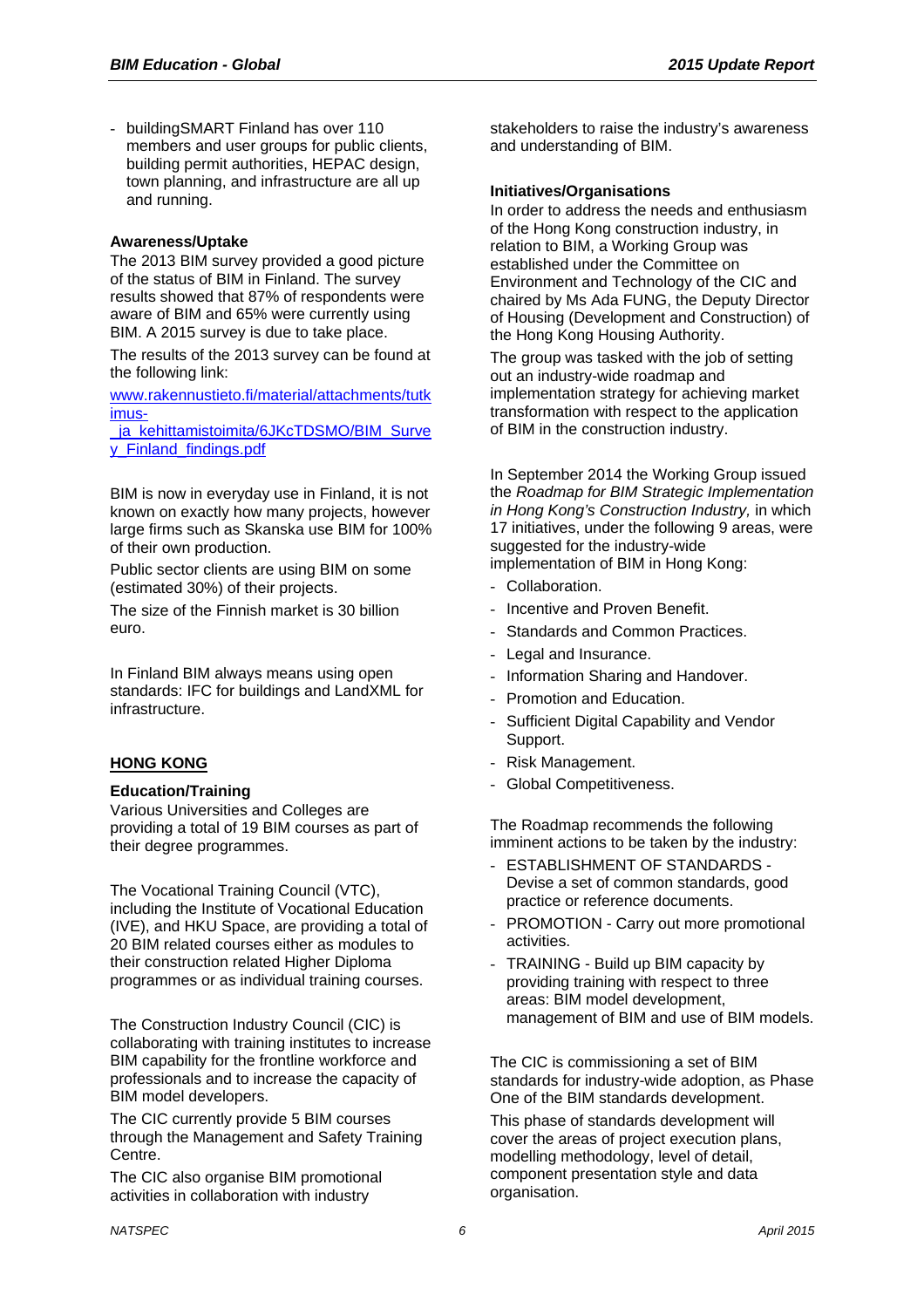#### **Awareness/Uptake**

Most major developers have adopted BIM to some extent and the Real Estate Developers Association encourages their members to adopt BIM.

Some public sector clients have been using BIM and the Development Bureau is exploring the types of public construction projects to which BIM can be effectively applied.

The majority of major contractors have been using BIM for items such as site safety, construction analysis, cost control, work scheduling, etc.

Architects, engineers and surveyors are preparing themselves for the adoption of BIM with some practices already experienced in its use.

## **JAPAN**

## **Education/Training**

Very few universities provide courses for BIM in Japan. Some technical colleges have BIM training courses.

There are many training programs available for specialists.

## **Initiatives/Organisations**

The Ministry of Land, Infrastructure, Transportation and Tourism (MLIT) established BIM guidelines in 2014.

The focus is now on using BIM, starting from the schematic programming stage right up to maintenance after completion of the project. Some initiatives are underway, including the establishment of BIM construction guidelines and a study of LOD corresponding to each stage of LCC.

## **Awareness/Uptake**

More and more design firms and construction companies are initiating BIM technology in the private sector. Use of BIM is increasing not only as a tool for simulation, presentation and modelling for drafting in design firms but also as a tool to study work sequencing in construction companies.

However, BIM collaboration between companies is hardly ever achieved.

#### **NETHERLANDS**

#### **Education/Training**

Various initiatives are creating education training facilities. There is no collective BIM educational program yet in place. The new organisation, BIM kiosk, is planning to play a role in this development.

## **Initiatives/Organisations**

The Building Information Council (BIR) is very active in the development of strategic policies for BIM in the construction and civil works industry.

A new organisation is being set up where all 'open standards' used in BIM are being brought together. This 'kiosk' is going to be the one shop stop for industry when it comes to standards necessary for BIM projects.

This organisation will be in place by  $1<sup>st</sup>$  May 2015, with most of the standards added by January 2016.

The CB-NL (Concept Library) project has been initiated and agreement has been reached with buildingSMART International on collaboration with buildingSMART Data Dictionary (bsDD). The project will run for 2 years, with funding of 5 million euro (2 million cash, 3 million in-kind).

The Netherlands construction industry as a whole is involved in the project, over 200 people. It will cover construction, civil works and geospatial environment, with new technology and new content being developed.

The result will be a concept library with semantic structure and developed, validated and usable content

## **Awareness/Uptake**

The development of knowledge cards by the BIR is helping to create greater awareness in the industry about opportunities and possibilities created by using BIM.

At this moment 5 knowledge cards have been developed. Two of which have been translated into English and they relate to the UK BIM maturity wedge.

www.bouwinformatieraad.nl/wpcontent/uploads/2014/10/kaart01-ENG.pdf

www.bouwinformatieraad.nl/wpcontent/uploads/2015/03/BIR-Leaflet-no.-2- Open-BIM-Standards.pdf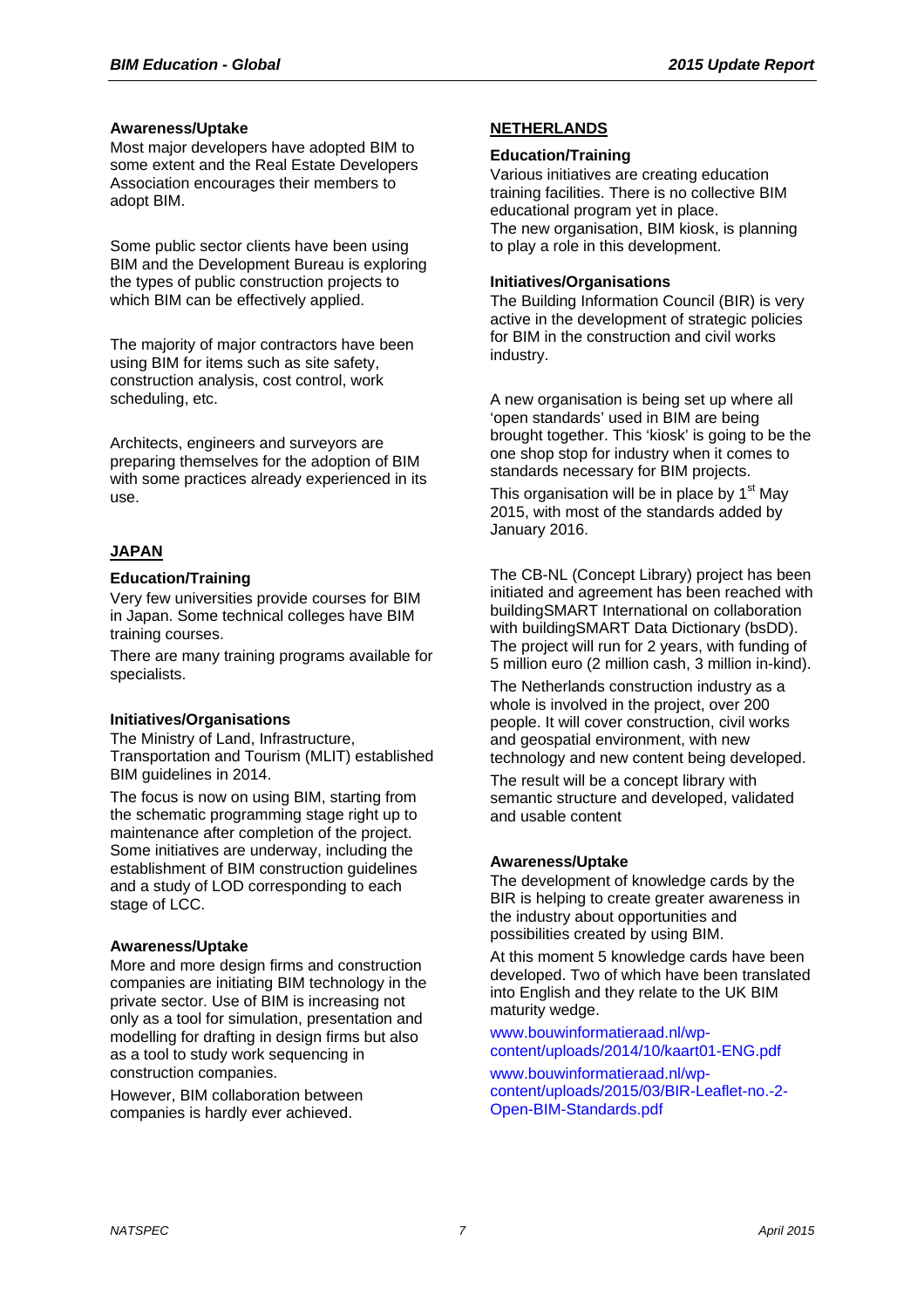## **NEW ZEALAND**

#### **Education/Training**

BIM is taught by a few of the tertiary institutes and some software suppliers also provide training. A number of one-off industry presentations and seminars have also taken place.

Construction Information Limited (CIL) have provided a series of seminars to product manufacturers.

#### **Initiatives/Organisations**

A government – industry partnership is helping to raise awareness of BIM

## **Awareness/Uptake**

The 2013 BIM survey provides a good picture of the status of BIM in New Zealand. The survey results show that 98% of respondents were aware of BIM and 57% are currently using BIM. The results of the survey can be found at the following link:

#### www.masterspec.co.nz/news/reports-1243.htm

BIM education and training was identified in the survey as the number one 'Roadblock' for broader BIM adoption.

## **NORWAY**

## **Education/Training**

There are at least seven faculties that are running openBIM courses and several colleges that have special BIM studies.

There is no central government requirement for BIM education at a tertiary level. A few engaged teachers are driving openBIM education in colleges and universities and buildingSMART Norway (bSN) has initiated a programme to support the teachers who are using BIM in their classes.

The collaboration will support, coordinate and raise awareness of digitalisation of the industry.

In June 2014 bSN released an educational program. The program focus on quality assurance of content and output of courses. Three teaching plans (Basic, AEC and Client) have been released by bSN, specifying the minimum requirement for BIM training at two basic levels.

Several private companies have developed courses based on these teaching plans. The teaching plans do not include specific software training but focus instead on how to behave in

a multi-discipline openBIM environment. The plans are free to use for bSN member organisations.

In addition, bSN has established a web-based multiple-choice user certification system, allowing users to get a diploma for their openBIM knowledge.

To date the program has only been developed in Norwegian, but it will be translated to English during 2015.

#### **Initiatives/Organisations**

In March 2015 bSN released the BIM Guideline database. The bSN guide allows clients to specify requirements for BIM deliveries without having specialised BIM expertise in the organisation.

The client can configure the requirements with an intuitive wizard, according to the intended BIM usage.

Several Norwegian organisations are involved in the development and revision of National and International standards for digitalisation of business processes.

bSN has 80+ member organisations, representing 25% of the total AEC industry turn-over. bSN coordinates most industry initiatives and BIM User Groups for all disciplines, in a series of arenas.

## **Awareness/Uptake**

Government for Municipalities and Modernisation and its legislative body the Norwegian Building Authority are fully aware of the need for digitalisation.

The Building Authority runs and supports several initiatives in collaboration with the industry.

The projects using and making benifit of openBIM can be counted in the hundreds, from the large openBIM award winning project "New Østfold Hospital", to small residential refurbishments.

The next frontier is to digitalise construction product information and FM/operational documentation.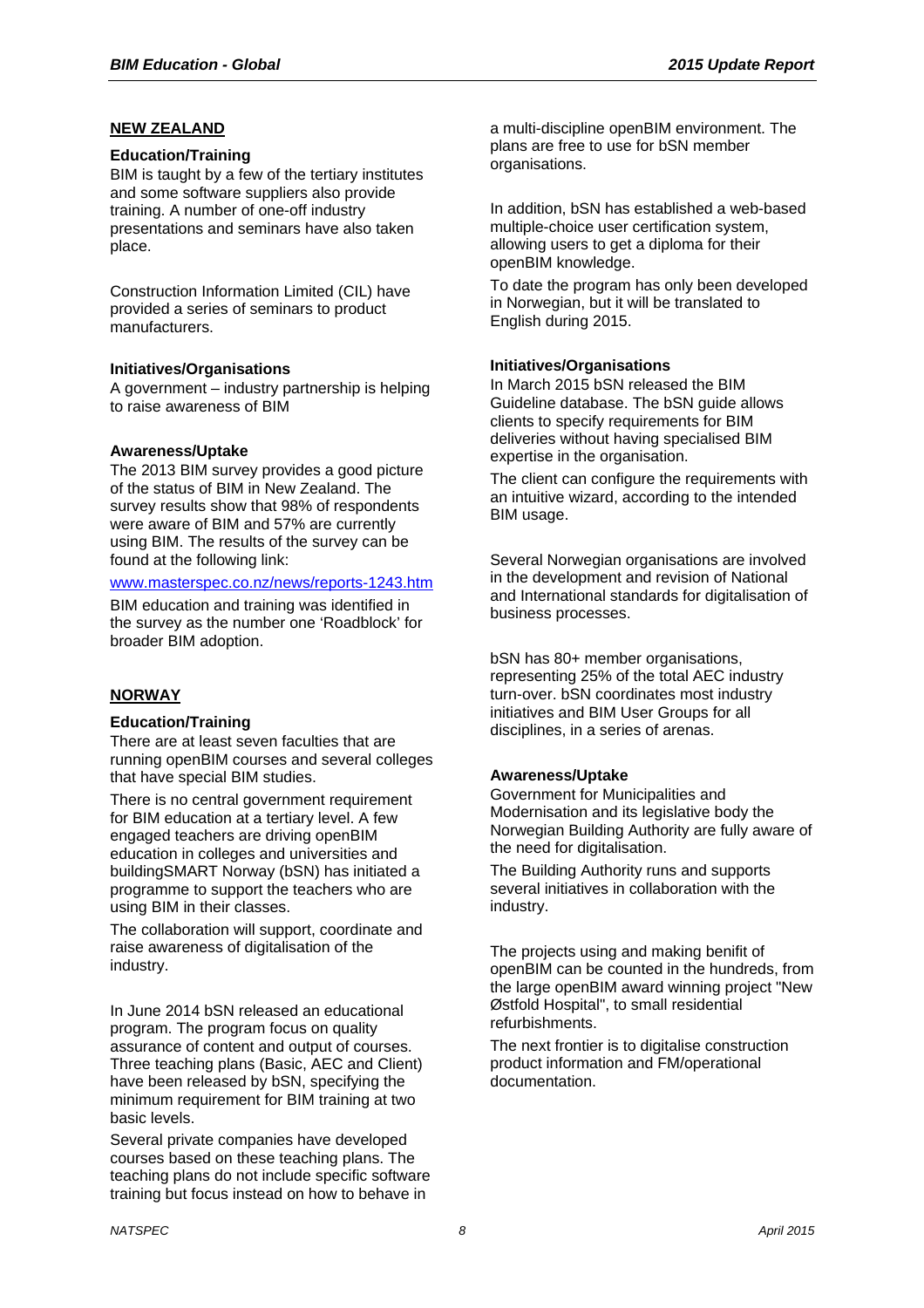## **SINGAPORE**

#### **Education/Training**

A diploma in construction information technology (with a strong emphasis on BIM) is available to undergraduates together with a specialist diploma in building information modelling available to undergraduates and industry professionals.

The following programmes/workshops are available to industry professionals:

- BIM Modelling (Architecture).
- BIM Modelling (Structure).
- BIM Modelling (MEP).
- BIM Management.
- BIM Planning Course (Building Developers & Facility Managers).

## **Initiatives/Organisations**

The Building and Construction Authority (BCA) has published a number of guides including:

- Singapore BIM Guide. Version 2.0.
- e-Submission Guidelines & Templates.
- BIM Essential Guide for Adoption in Organisation.
- BIM Essential Guide for Execution Plan.
- BIM Essential Guide for Architectural Consultants.
- BIM Essential Guide for C&S Consultants.
- BIM Essential Guide for MEP Consultants.
- BIM Essential Guide for Contractors.

## **Awareness/Uptake**

To increase awareness and encourage the uptake of BIM there are BIM awards provided for industry and BIM competitions run for both industry and students.

## **SOUTH AFRICA**

#### **Awareness/Uptake**

BIM is rarely used, most projects use 2D CAD as a standard. When BIM is used, it is usually for larger or more technically complex projects, for example, a very complicated BSL3 High Containment Laboratory has been modelled in ArchiCAD, and the model was populated with project information.

#### **UNITED KINGDOM**

#### **Education/Training**

BIM is now becoming widespread across the various levels of higher education, albeit ad hoc and without consistency. In the main, this tends to be driven by individual academics or schools/departments that have a particular interest in the area of BIM and recognise its importance in the education of professionals.

Over the last few years, a number of BIM specific programmes at Masters level have emerged. A number of BIM specific BTEC level programmes have also now begun to emerge.

Apart from architecture and construction related disciplines, there are overall low levels of interest in BIM incorporation in teaching across built environment related disciplines.

At the cutting edge where BIM is fully embedded into programmes/modules, architecture maintains a significant edge over all other built environment disciplines.

BIM software adoption in higher education institutions is dominated by the trio of Revit, Navisworks and Sketch Up, with limited choice variability.

#### **Initiatives/Organisations**

In 2011 the BIM Academic Forum (BAF) was formed, consisting of a group of representatives from a large number of UK universities, with the aim of creating a dynamic collaborative group to enhance and promote teaching and learning together with the research aspects of BIM, therefore serving as a conduit between industry demands and BIM education in higher education institutions.

The BAF have published a report in 2013 and their recent (March 2015) *Current position and associated challenges of BIM education in UK higher education* report. The text above is partially extracted from that report.

Organisations other than universities are also providing short courses on BIM, such as:

- Construction Industry Training Board (CITB).
- Institution of Civil Engineers (ICE).
- Building Services Research and Information Association (BSRIA).
- Building Design (BD).
- Building Research Establishment (BRE).